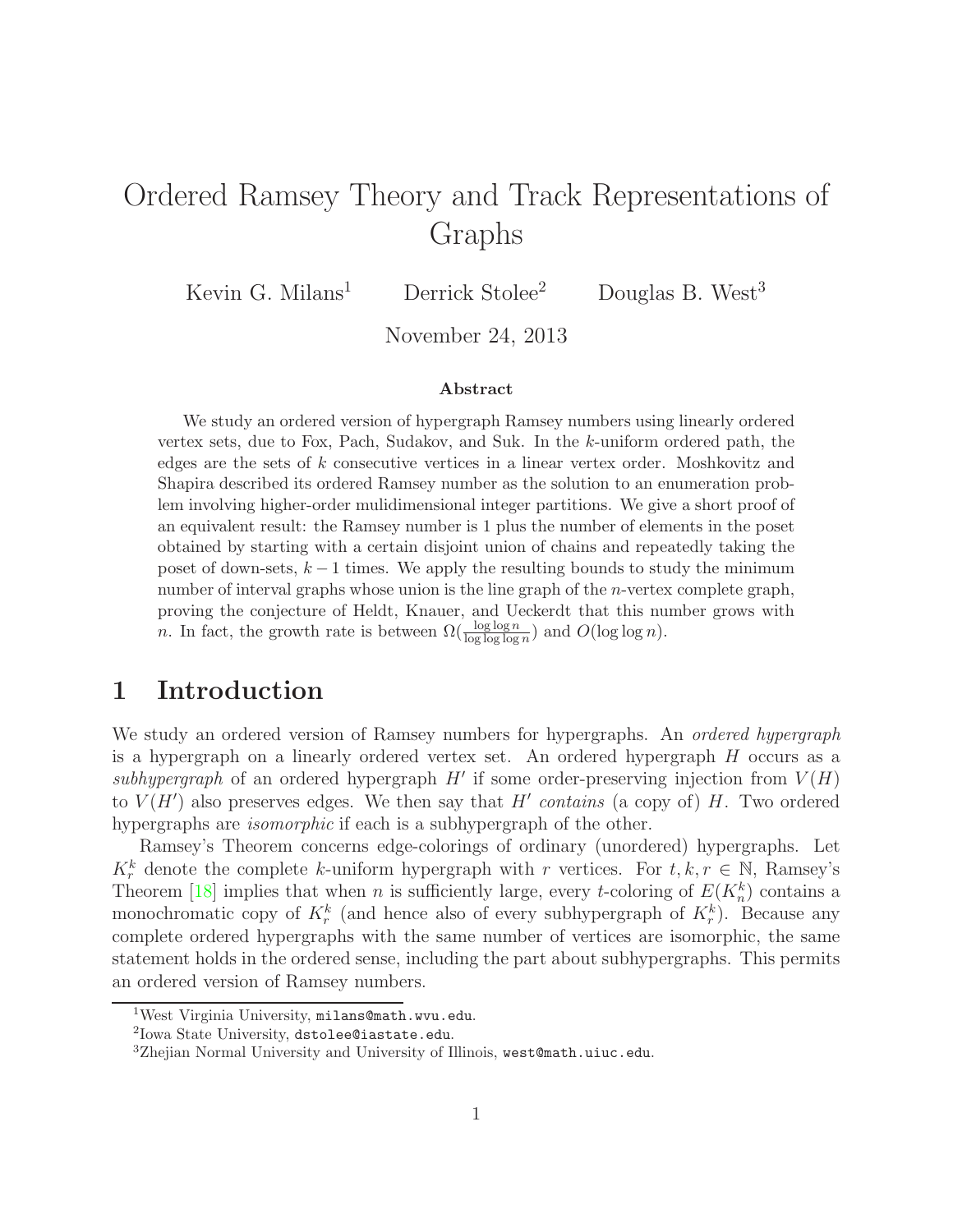**Definition 1.1.** Let  $H_1, \ldots, H_t$  be ordered k-uniform hypergraphs, where  $k \geq 2$ . The t-color *ordered Ramsey number*  $OR(H_1, \ldots, H_t)$  is the least integer n such that in every t-coloring of the edges of the ordered hypergraph  $K_n^k$  there is a copy of  $H_i$  in color i for some i. When  $H_1 = \cdots = H_t = H$ , we abbreviate the notation to  $OR_t(H)$ ; this is the *diagonal case*. For a k-uniform ordered hypergraph  $H$ , an edge-coloring of the ordered hypergraph  $K_n^k$  is *H*-avoiding if it has no monochromatic H. The *k*-uniform ordered path  $P_r^k$  is the ordered hypergraph with  $r$  vertices in which the edges are the intervals of  $k$  consecutive vertices in the vertex ordering. Let m be the number of edges in  $P_r^k$ , so  $m = r - k + 1$ .

Note that  $OR_t(K_p^k)$  equals the classical t-color (unordered) Ramsey number for  $K_p^k$ . Although  $OR(H_1, ..., H_t)$  is defined for general ordered k-uniform hypergraphs  $H_1, ..., H_t$ , the problem is particularly fundamental for ordered paths, because this case has applications (see [\[8\]](#page-8-1)) and because this case reduces to computing the size of a natural poset. (Choudum and Ponnusamy [\[3\]](#page-7-0) used the term "ordered Ramsey number" for a different concept involving directed graphs in colored tournaments.)

Focusing on ordered paths, Fox, Pach, Sudakov, and Suk [\[8\]](#page-8-1) defined  $N_k(t, m)$  to be the least integer  $N$  such that in every t-coloring of the  $k$ -subsets of  $N$  linearly ordered elements there is a monochromatic k-uniform ordered path with m edges (that is,  $N_k(t, m)$ )  $OR_t(P_{m+k-1}^k)$  in our notation). They proved  $2^{(m/t)^{t-1}} \leq N_3(t,m) \leq 2^{m^{t-1}\lg m}$ .

Eliáš and Matoušek  $[6]$  asked more generally for the growth rate of  $N_k(t, m)$ . Moshkovitz and Shapira [\[17\]](#page-8-2) answered with upper and lower bounds that are towers of the same height. For a nonnegative integer h, define tow<sub>h</sub> $(x)$  by

$$
towh(x) = \begin{cases} 2^{tow_{h-1}(x)} & h \ge 1 \\ x & h = 0 \end{cases}.
$$

The subscript in our tow<sub>h</sub> $(x)$  is the number of 2s in the tower; thus tow<sub>1</sub> $(x)$  is exponential in x and  $tow_2(x)$  is "doubly-exponential" in x. In our notation, their bounds are as follows:

<span id="page-1-0"></span>**Theorem 1.2** (Moshkovitz and Shapira [\[17\]](#page-8-2)). *For*  $t \geq 2$ ,  $k \geq 3$ , and  $m = r - k + 1 \geq 2$ ,

$$
tow_{k-2}(m^{t-1}/2\sqrt{t}) \le OR_t(P_r^k) \le tow_{k-2}(2m^{t-1}).
$$

For  $k = 3$  they gave a sharper lower bound, yielding  $2^{\frac{2}{3}m^{t-1}/\sqrt{t}} \le \text{OR}_{t}(P_{r}^{3}) \le 2^{2m^{t-1}}$ .

Their bounds arose from their characterization of  $OR_t(P_r^k)$  using an enumerative problem. We give an equivalent characterization via a shorter and more direct proof. In order to state the result, we need some poset terminology. We view a partially ordered set or *poset* as a set equipped with an order relation.

Let Q be a poset. A *chain* in Q is a set of pairwise comparable elements, and an *antichain* is a set of pairwise incomparable elements. A *down-set* in  $Q$  a set  $S \subseteq Q$  such that if  $y \in S$ and  $x \leq y$ , then  $x \in S$ . Let |Q| denote the number of elements in Q. It is traditional to use  $J(Q)$  to denote the containment poset on the set of down-sets of Q. Let  $J^k(Q)$  denote the poset obtained from  $Q$  by repeatedly taking the poset of down-sets,  $k$  times. That is,  $J^0(Q) = Q$  and  $J^k(Q) = J(J^{k-1}(Q))$  for  $k \ge 1$ .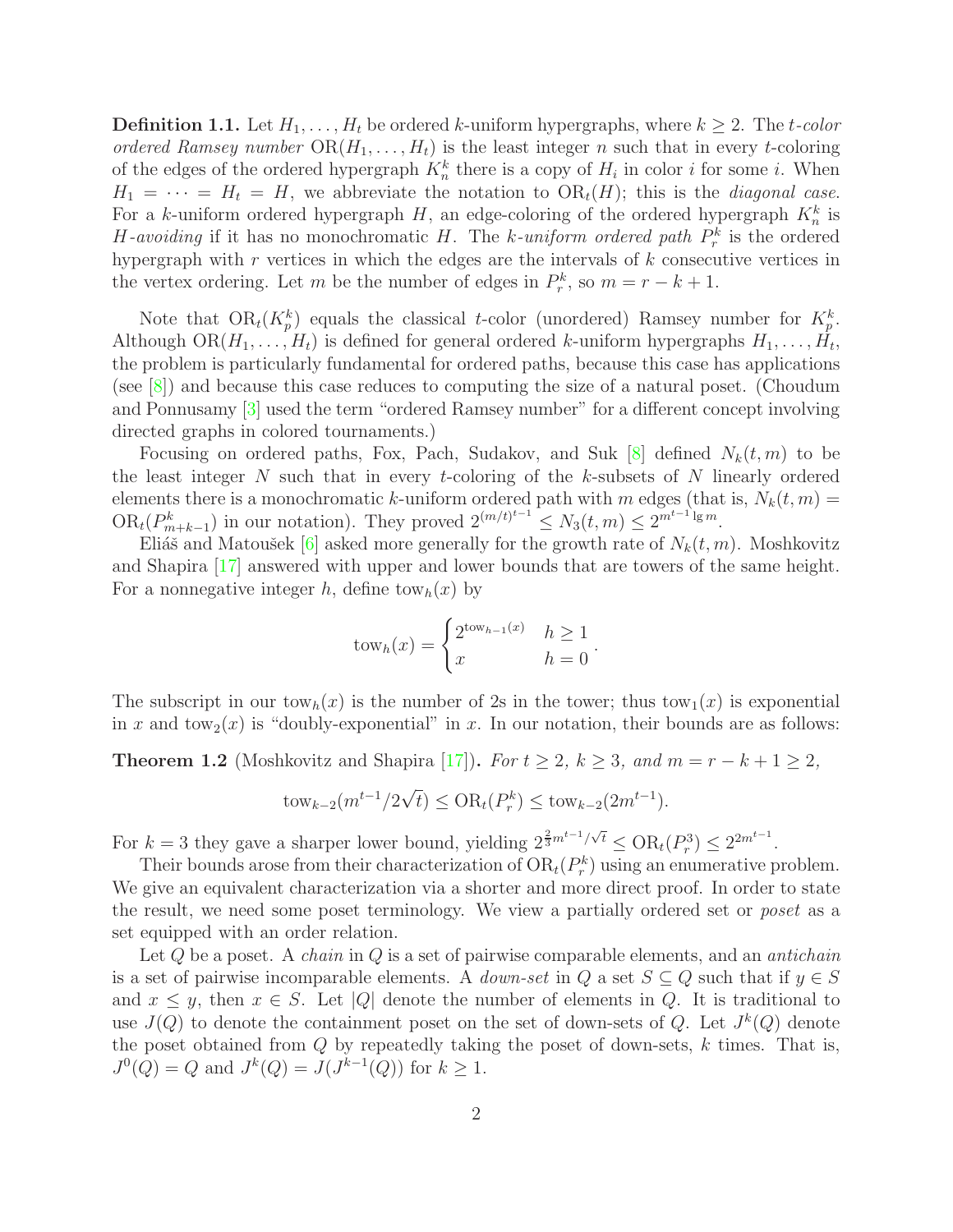We phrase the enumerative statement for the general (non-diagonal) case because it is no more difficult than that of identical ordered paths. Moshkovitz and Shapira [\[17\]](#page-8-2) stated essentially the same result in different language for the diagonal case, commenting that their argument extends to the general case. Hence it is proper to view this as their result, with a new proof here.

<span id="page-2-0"></span>**Theorem 1.3.** *Given*  $k \in \mathbb{N}$ , let  $r_1, \ldots, r_t$  be positive integers greater than k. Let  $m_i =$  $r_i - k + 1$  *(thus*  $m_i = |E(P_{r_i}^k)|$ *)* and let Q be the poset consisting of disjoint chains with sizes  $m_1-1,\ldots,m_t-1$ . The ordered Ramsey number satisfies  $OR_t(P_{r_1}^k,\ldots,P_{r_t}^k) = |J^{k-1}(Q)|+1$ .

A down-set in this poset Q is formed by taking some nonnegative number of elements from the bottom of each chain in Q; hence  $J(Q)$  is the product of chains of sizes  $m_1, \ldots, m_t$ . When  $t = 2$ , a down-set in  $J(Q)$  can be viewed as an integer partition. For general t and k, Moshkovitz and Shapira discussed the problem using higher-dimensional "line partitions", where line partitions are higher-order analogues of integer partitions. They employed bijections to lattices of down-sets of appropriate posets. Nevertheless, the result is easier to state and prove directly in terms of down-sets as given above. The inductive nature of  $J^{k-1}(Q)$ yields recurrences for upper and lower bounds on  $OR_t(P_r^k)$  as immediate corollaries, which in turn yield the bounds in [\[17\]](#page-8-2).

The resulting lower bound on  $OR_t(P_r^k)$  applies to the problem that motivated our study. In Section [3,](#page-6-0) we prove a conjecture of Heldt, Knauer, and Ueckerdt [\[12\]](#page-8-3) about geometric representations of graphs. A t*-interval representation* of a graph G assigns each vertex the union of at most  $t$  intervals on the real line so that vertices are adjacent if and only if their assigned sets intersect. The *interval number*  $i(G)$  is the least t such that G has a t-interval representation. When  $i(G) = 1$ , we say that G is an *interval graph* and that the assignment of intervals is an *interval representation*.

A t*-track representation* of G is an expression of G as the union of t interval graphs. The *track number*  $\tau(G)$  (apparently introduced in [\[11\]](#page-8-4)) is the least t such that G has a t-track representation. Note that a t-track representation yields a t-interval representation by placing interval representations of the t tracks in disjoint segments of the real line; thus  $i(G) \leq \tau(G)$ . (Note that  $\tau(G)$  is at most the number of caterpillars needed to decompose G; see also [\[9,](#page-8-5) [10,](#page-8-6) [11,](#page-8-4) [13,](#page-8-7) [16\]](#page-8-8).)

When  $i(G) = 1$ , also  $\tau(G) = 1$ , since such graphs are interval graphs. On the other hand,  $i(K_{5,3}) = 2 < \tau(K_{5,3})$ . Heldt, Knauer, and Ueckerdt [\[12\]](#page-8-3) conjectured that the track number is not bounded by any function of the interval number, even when restricted to line graphs. Letting  $L(G)$  denote the line graph of a graph G, always  $i(L(G)) \leq 2$ , since each edge of G is incident to two vertices, and the edges incident to a common vertex can be given intervals having a common point. Since track representations are hereditary over induced subgraphs, the track number is unbounded for line graphs if and only if it is unbounded for  $L(K_n)$ .

To study  $\tau(L(K_n))$ , we relate t-color ordered Ramsey numbers of particular 3-uniform ordered hypergraphs to t-track representations of  $L(K_n)$ . Letting t be the track number of  $L(K_n)$ , we prove

$$
OR_{t-3}(P_4^3) \le n \ < \ OR_t(P') \ \le \ OR_t(K_6^3),
$$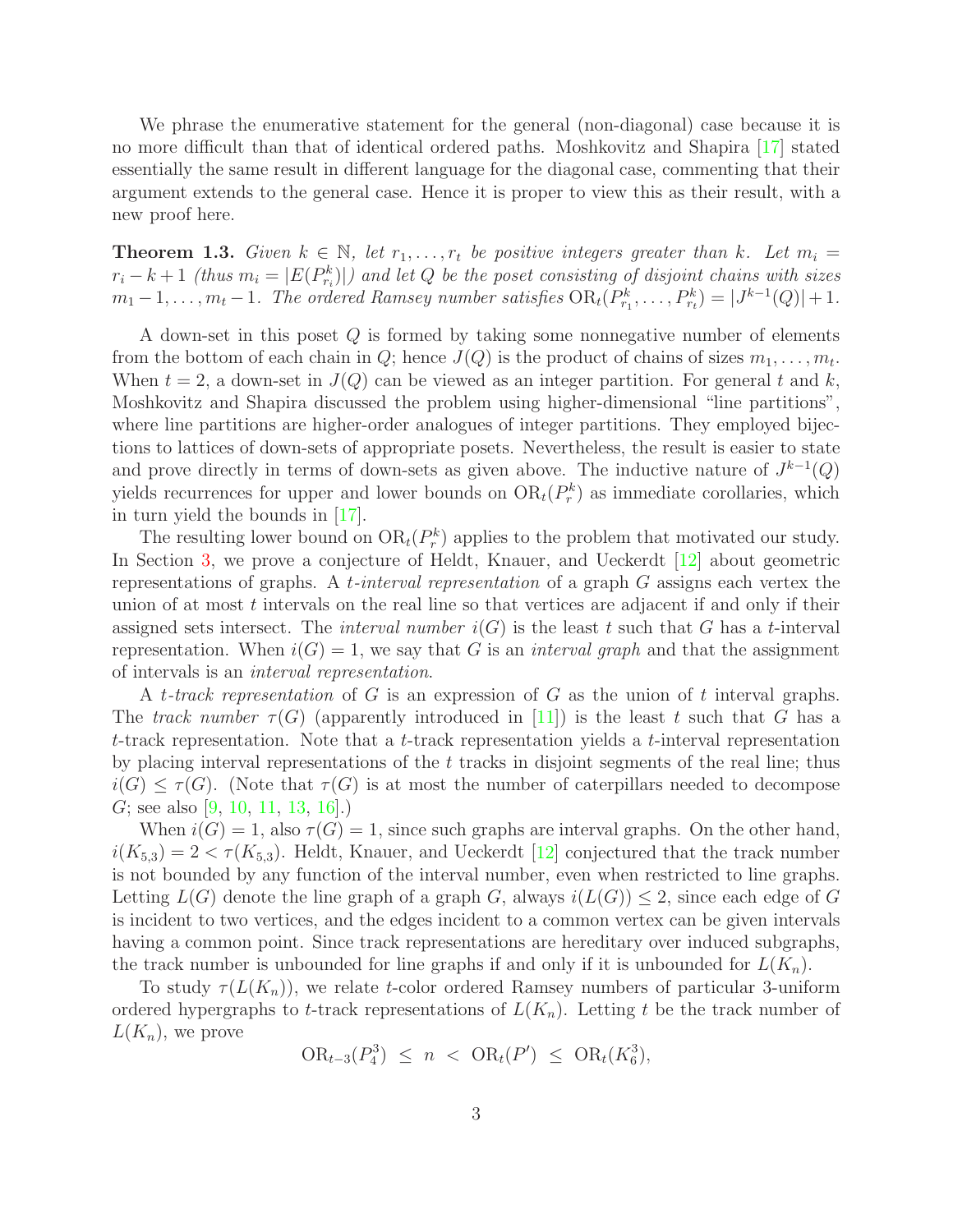where  $P'$  is obtained from  $P_6^3$  by adding the two edges  $\{1, 2, 5\}$  and  $\{2, 5, 6\}$ . By inverting the relationship between  $t$  and  $n$ , we obtain

$$
\Omega\left(\frac{\lg\lg n}{\lg\lg\lg n}\right) \le \tau(L(K_n)) \le O(\lg\lg n).
$$

#### 2 Ordered Ramsey Numbers for k-Uniform Paths

Let  $[r] = \{1, \ldots, r\}$ . We will use  $[r]$  as the vertex set of  $P_r^k$ , so the  $r - k + 1$  edges are the sets of k consecutive elements of  $[r]$ . Note that  $P_r^2$  is the ordinary r-vertex path with vertices indexed in order. To clarify the role of the vertex ordering, consider instead the 3-vertex path with edges  $\{1,2\}$  and  $\{1,3\}$ . Avoiding the target when t-coloring  $E(K_n)$  requires the edges leaving vertex 1 to have distinct colors, so  $n - 1 \leq t$ . Coloring edges by their higher endpoint achieves the bound, so the ordered Ramsey number equals  $t + 2$ . For the monotone path  $P_3^2$ , Theorem [1.3](#page-2-0) with  $r_1 = \cdots = r_t = 3$  and  $k = 2$  yields the much higher value  $2^t + 1$ .

For  $k = 2$  in general, Theorem [1.3](#page-2-0) states  $OR_t(P_{m_1+1}^2, \ldots, P_{m_t+1}^2) = 1 + \prod_{i=1}^t m_i$ . This case is special enough that it also arose in the tournament model of Choudum and Ponnusamy [\[3\]](#page-7-0) (stated without proof). It is a general form of the Erdős–Szekeres Theorem, as observed by Seidenberg [\[19\]](#page-8-9) and by Moshkovitz and Shapira [\[17\]](#page-8-2). Its proof provides motivation for the general argument. To show the upper bound, let  $E(K_n)$  be t-colored with no increasing  $P_{r_i+1}$  in color i, and compute for  $x \in [n]$  the t-tuple of orders of longest paths reaching x in the various colors; only  $\prod_{i=1}^{t} r_i$  such t-tuples are available. To achieve equality, view [n] as  $\prod_{i=1}^{t}[r_i]$  and let the color of an edge be the first index where the endpoints differ.

In the proof of the general upper bound, we will need the smallest down-set containing a given set of elements in a poset Q. For  $S \subseteq Q$ , the *down-set generated by* S, denoted  $D(S)$ , is  $\{u \in Q: u \le v \text{ for some } v \in S\}$ . We restate Theorem [1.3](#page-2-0) in a slightly different way to simplify notation in the proof.

<span id="page-3-0"></span>**Theorem 2.1.** *Given*  $k \in \mathbb{N}$ , *let*  $r_1, \ldots, r_t$  *be positive integers greater than*  $k$ *. Let*  $Q$  *be the poset consisting of disjoint chains with sizes*  $r_1 - k, \ldots, r_t - k$ *. Letting*  $Q_1 = Q$  *and*  $Q_i = J(Q_{i-1})$  for  $i > 1$ , the ordered Ramsey number satisfies  $OR_t(P_{r_1}^k, \ldots, P_{r_t}^k) = |Q_k| + 1$ .

*Proof.* The case  $k = 1$  is just the pigeonhole principle; consider  $k \geq 2$ .

Lower Bound. For  $n = |Q_k|$ , we will construct a t-edge-coloring of  $K_n^k$  that avoids  $P_{r_i}^k$ in color *i* for each *i*. First consider  $x, y \in Q_j$ , where  $2 \leq j \leq k$ . If  $x \not\geq y$ , then *x* does not contain y when they are viewed as down-sets in  $Q_{j-1}$ ; let  $f(x, y)$  be a particular element of the set  $y - x$  in  $Q_{j-1}$ . For  $x, y, z \in Q_j$ , if  $x \not\geq y$  and  $y \not\geq z$ , then  $y$  (in  $Q_{j-1}$ ) contains  $f(x, y)$ but not  $f(y, z)$ . Since y is a down-set in  $Q_{j-1}$ , we obtain  $f(x, y) \not\geq f(y, z)$  in  $Q_{j-1}$ .

A list  $x_1, \ldots, x_s$  in a poset is *descent-free* if  $x_i \not\geq x_{i+1}$  for  $1 \leq i \leq s-1$ . We extend f to descent-free lists in  $Q_j$  by setting  $f(x_1, \ldots, x_s) = (f(x_1, x_2), \ldots, f(x_{s-1}, x_s))$ . The image of a descent-free s-list in  $Q_j$  is a descent-free  $(s-1)$ -list in  $Q_{j-1}$ . Let  $f^0$  be the identity map. For a descent-free s-list  $x_1, \ldots, x_s$  in  $Q_j$ , where  $s, j > d > 1$ , define  $f^d(x_1, \ldots, x_s) =$  $f(f^{d-1}(x_1,\ldots,x_s))$ . When defined,  $f^d(x_1,\ldots,x_s)$  is a descent-free  $(s-d)$ -list in  $Q_{j-d}$ .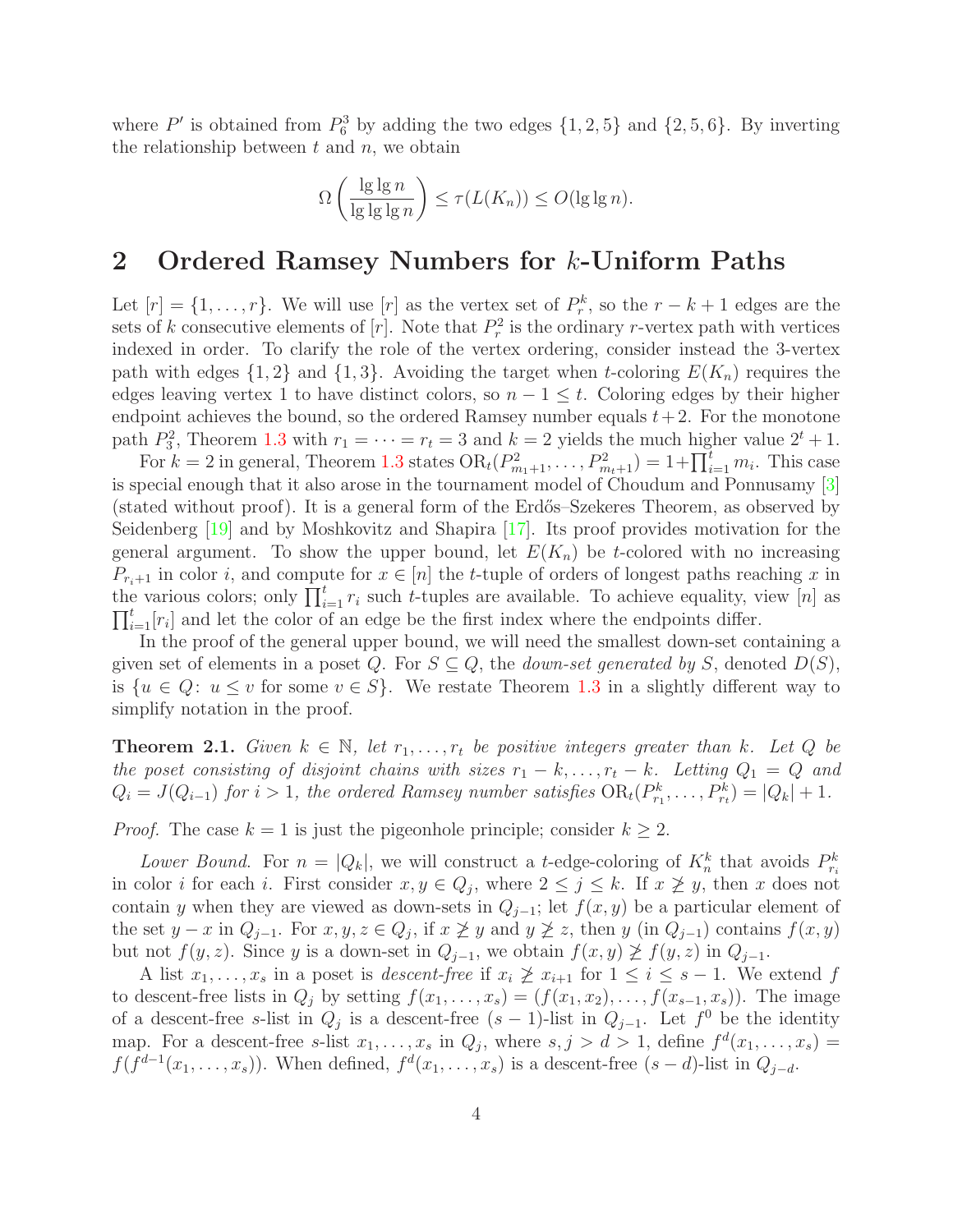Now let  $y_1, \ldots, y_n$  be a linear extension of  $Q_k$ ; that is, an ordering of  $Q_k$  such that  $y_i \le y_j$ implies  $i \leq j$ . Each sublist of a linear extension is descent-free. Also, for sublist  $x_1, \ldots, x_k$ , note that  $f^{k-1}(x_1,\ldots,x_k)$  is a single element in Q. Color  $\{x_1,\ldots,x_k\}$  (as an edge in  $K_n^k$ ) with the index of the chain in Q that contains  $f^{k-1}(x_1,\ldots,x_k)$ . If  $x_1,\ldots,x_s$  is a sublist of  $y_1, \ldots, y_n$  whose consecutive k-lists all have color i, then  $f^{k-1}(x_1, \ldots, x_s)$  is a descent-free  $(s - k + 1)$ -list in the *i*th chain of Q. A descent-free list in a chain is strictly increasing, so  $s - k + 1 \leq r_i - k$ . Thus  $s < r_i$ , and hence the coloring avoids  $P_{r_i}^k$  in color i for each i.

*Upper bound.* Given a *t*-edge-coloring  $\phi$  of  $E(K_n^k)$  with vertex set [n] that avoids  $P_{r_i}^k$  in color *i* for each *i*, it suffices to define an injection from [n] to  $Q_k$ . View each vertex subset  $Y \subseteq [n]$  as an increasing list, with  $Y^- = Y - \max Y$  and  $Y^+ = Y - \min Y$ .

For  $1 \leq j \leq k < n$ , we construct  $g_j$ :  $\binom{[n]}{j}$  $j^{(n)}$   $\rightarrow$   $Q_{k-j+1}$  such that

$$
g_j(Y^-) \not\ge g_j(Y^+) \text{ in } Q_{k-j+1} \text{ when } Y \in \binom{[n]}{j+1}. \tag{*}
$$

This suffices, since  $g_1$  will then be the desired injection.

We first define  $g_k$ . For  $X \in \binom{[n]}{k}$  $\binom{n}{k}$ , let  $i = \phi(X)$ , and let  $w_1, \ldots, w_{r_i-k}$  be the *i*th chain in Q. Set  $g_k(X) = w_h$ , where h is the largest integer such that some *i*-colored copy of  $P_{h+k-1}^k$  has last edge X. Note that  $h \leq r_i - k$ , since  $\phi$  yields no *i*-colored copy of  $P_{r_i}^k$ . If  $\phi(Y^-) = \phi(Y^+)$  for some  $Y \in \binom{[n]}{k+1}$ , then  $g_k(Y^+) > g_k(Y^-)$ , and otherwise  $g_k(Y^+)$  and  $g_k(Y^-)$  are incomparable in Q. In either case,  $g_k(Y^-) \not\geq g_k(Y^+)$ .

Now consider smaller j, with  $g_{j+1}$  already defined and satisfying  $(*)$ . For  $X \in \binom{[n]}{j}$  $_{j}^{n] \Big),$ let  $g_j(X) = D(\{g_{j+1}(Y): Y^+ = X\})$ . Since  $Q_{k-j+1} = J(Q_{k-j})$ , by construction  $g_j(X) \in$  $Q_{k-j+1}$ . Now consider  $Y \in \binom{[n]}{j+1}$ ; not  $g_{j+1}(Y) \in g_j(Y^+)$ . If also  $g_{j+1}(Y) \in g_j(Y^-)$ , then since  $g_j(Y^-)$  is a down-set there exists  $Z \in \binom{[n]}{j+1}$  such that  $g_{j+1}(Y) \leq g_{j+1}(Z)$  in  $Q_{k-j}$  and  $Z^+ = Y^-$ . That is,  $g_{j+1}(W^-) \ge g_{j+1}(W^+)$  for  $W = Y \cup Z$ , which contradicts (\*) for  $g_{j+1}$ . Thus  $g_{j+1}(Y) \in g_j(Y^+) - g_j(Y^-)$ , which yields  $g_j(Y^-) \not\ge g_j(Y^+)$ .

With Q being the disjoint union of chains of sizes  $m_1 - 1, \ldots, m_t - 1$ , we have noted that  $|Q_1| = \sum (m_i - 1)$  and  $|Q_2| = \prod m_i$ , since  $Q_2$  is the product of chains of sizes  $m_1, \ldots, m_t$ .

For  $k \geq 3$ , exact values are unknown. Since down-sets correspond bijectively to antichains,  $|Q_3|$  is the number of antichains in the chain-product. As noted by Moshkovitz and Shapira, this is already a famous problem when all  $m<sub>i</sub>$  equal 2: counting the antichains among subsets of [t] is known as *Dedekind's Problem*. The family of all subsets of  $\begin{bmatrix} t \\ t \end{bmatrix}$  $\begin{pmatrix} t \\ t/2 \end{pmatrix}$ yields the lower bound  $2^{\binom{t}{\lfloor t/2 \rfloor}}$ ; the family of all subsets of  $Q_2$  yields the upper bound  $2^{2^t}$ . Not surprisingly, the lower bound is sharper: Kleitman and Markovsky [\[15\]](#page-8-10) proved

$$
\binom{t}{\lfloor t/2 \rfloor} \leq \lg |Q_3| \leq \binom{t}{\lfloor t/2 \rfloor} \left(1 + O\left(\frac{\log n}{n}\right)\right).
$$

The upper bound was further refined by Korshunov [\[14\]](#page-8-11). Note that  $\begin{pmatrix} t \\ t \end{pmatrix}$  $(t/2)$   $\approx$   $2t/\sqrt{2\pi t}$  and  $3 > \sqrt{2\pi}$  yield the lower bound on  $OR_t(P_4^3)$  given by Moshkovitz and Shapira.

Asymptotics are also known for the size of the largest rank in  $Q_2$  when  $m_1 = \cdots = m_t =$  $m > 2$ . As long as  $m \in o(e^t/\sqrt{t})$ , the size is asymptotic to  $m^{t-1}/\sqrt{\pi t/6}$  (see [\[2\]](#page-7-2)). Since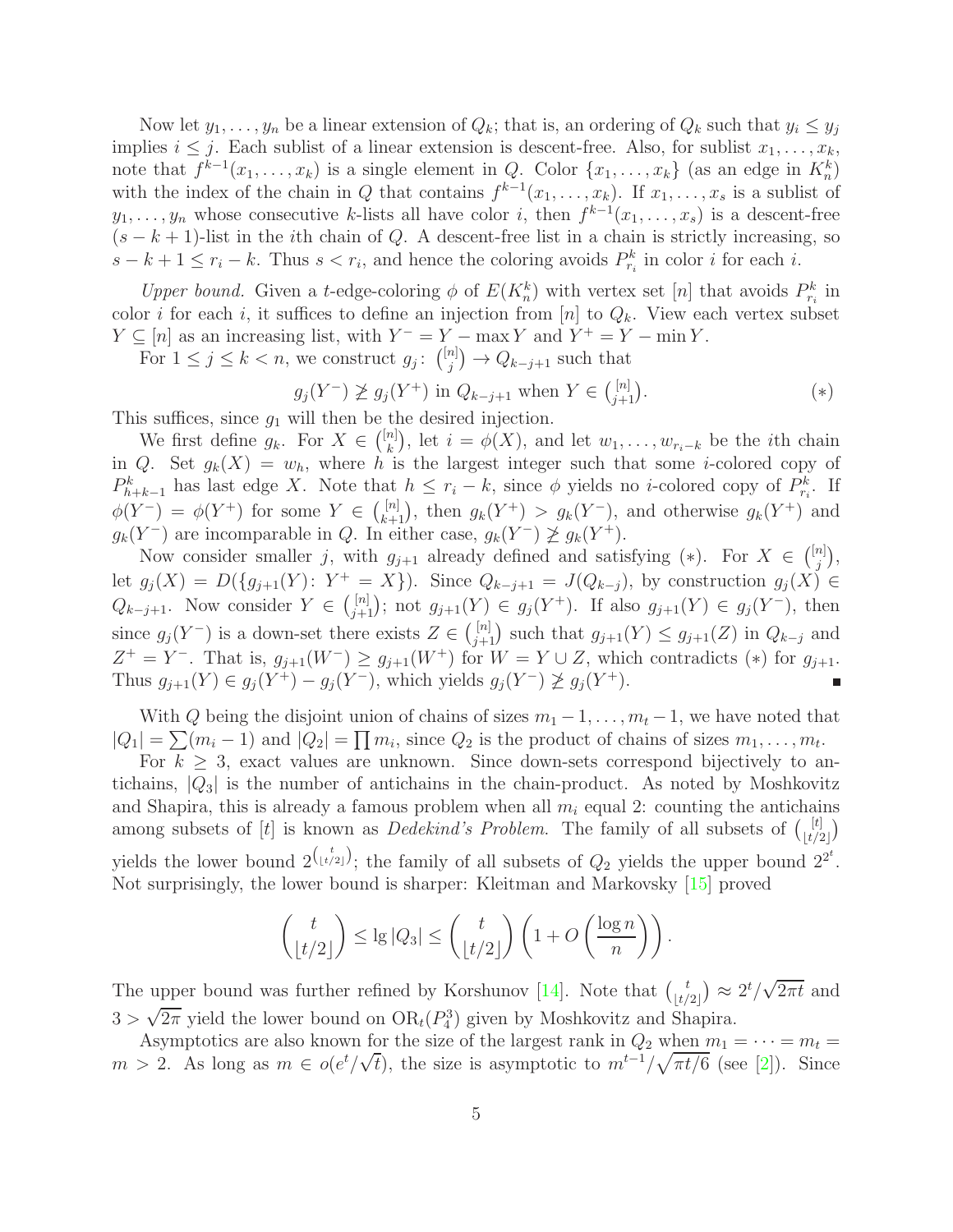$\sqrt{\pi/6}$  < 2, for  $t > \log m + \frac{1}{2}$  $\frac{1}{2}$ log log *m* this slightly improves the lower bound on  $OR_t(P^3_{m+2})$ from Moshkovitz and Shapira [\[17\]](#page-8-2) (stated in Theorem [1.2\)](#page-1-0).

For larger  $k$ , we iterate the argument. Our point is that this is how the enumerative characterization yields the bounds of [\[17\]](#page-8-2). Using the constant 2 instead of  $\sqrt{\pi/6}$  allows in Theorem [1.2](#page-1-0) a uniform lower bound for all  $t$  without reference to the logarithmic term in the argument to the tower function.

**Corollary 2.2.** Let Q be the disjoint union of t chains of size  $m-1$ . Define  $Q_k$  for  $k \geq 1$ as in Theorem [2.1.](#page-3-0) For  $k \geq 3$  and  $t > \log m + \frac{1}{2}$  $\frac{1}{2} \log \log m$ ,

$$
tow_{k-2}(m^{t-1}/\sqrt{\pi t/6} - O(t^2)) \le |Q_k| \le tow_{k-2}(m^t)
$$

*Proof.* The upper bound arises from  $|Q_2| = m^t$  by iteratively taking all subsets.

For the lower bound, we define an analogue of the tower function using the middle binomial coefficient. Let  $b_0(x) = x$ . For  $h \geq 1$ , let  $b_h(x) = \binom{b_{h-1}(x)}{\lfloor b_{h-1}(x) \rfloor}$  $\binom{b_{h-1}(x)}{b_{h-1}(x)/2}$ . In terms of the tower function, Stirling's approximation yields  $b_h(x) \geq \text{tow}_h(x - \tilde{O}(\lg x)).$ 

Let  $a_k$  be the maximum size of a family in  $Q_k$  consisting of down-sets in  $Q_{k-1}$  that have the same size; these sets form an antichain in  $Q_k$ . Thus  $|Q_{k+1}| \geq 2^{a_k}$ , but also  $a_{k+1} \geq {a_k \choose \lfloor a_k \rfloor}$  $\begin{bmatrix} a_k \\ a_k/2 \end{bmatrix}$ . Thus  $a_k \ge b_{k-2}(a_2)$ . With  $a_2 = m^{t-1}/\sqrt{\pi t/6}$ , we have

$$
|Q_k| \ge 2^{a_{k-1}} \ge 2^{b_{k-3}(a_2)} \ge \text{tow}_{k-2}(m^{t-1}/\sqrt{\pi t/6} - O(t^2)).
$$

Since we do not have an exact computation of  $|J^{k-1}(Q)|$ , recursive bounds may be of interest. In an earlier version of this paper, methods like those of Theorem [2.1](#page-3-0) were used to give short proofs of several such bounds.

**Theorem 2.3.** *For*  $m = r - k + 1$  *and*  $r > k \geq 3$ *, the following recursive bounds hold:* 

$$
\text{OR}_{t}(P_{r+1}^{k}) \geq \text{OR}_{\binom{t}{\lfloor t/2 \rfloor}}(P_{r}^{k-1}) \quad \text{OR}_{t}(P_{k+1}^{k}) \leq \text{OR}_{2^{t}}(P_{k}^{k-1})
$$
\n
$$
\text{OR}_{t}(P_{r}^{k}) \leq \text{OR}_{m^{t}}(P_{k}^{k-1}) \quad \text{OR}_{t}(P_{k+2}^{k}) \leq \text{OR}_{2^{2t}}(P_{k}^{k-1}).
$$

It would be interesting to obtain good bounds on other ordered Ramsey numbers. For example, an ordered k-uniform version of a cycle can be defined by letting the edges of  $C_r^k$ with vertex set  $[r]$  be all sets of k members of  $[r]$  whose congruence classes modulo r are consecutive. Is  $OR_t(C_r^k)$  much larger than  $OR_t(P_r^k)$ ? Also, the ordinary Ramsey number of a graph is bounded by the ordered Ramsey numbers of all its orderings. Given an unordered graph, which vertex orderings lead to the smallest and largest ordered Ramsey numbers? For steps in these directions, see Balko and Král  $[1]$ . Another paper studying special cases of ordered Ramsey numbers for graphs (2-uniform hypergraphs) is [\[4\]](#page-7-4).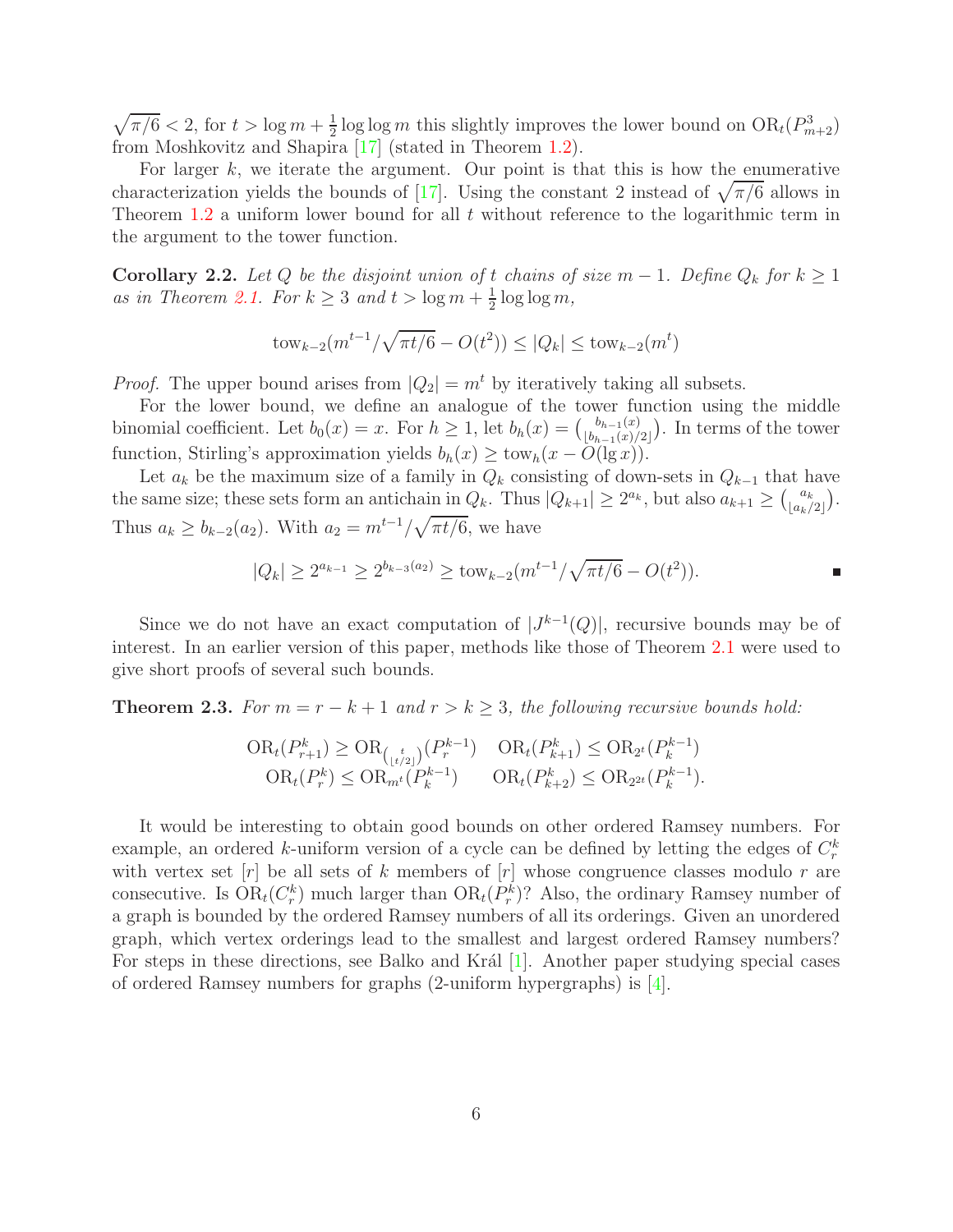#### <span id="page-6-0"></span>3 Separating Interval Number and Track Number

Recall from the introduction the definitions of t-interval representation, t-track representation, interval number  $i(G)$ , and track number  $\tau(G)$  for a graph G. We observed that always  $i(G) \leq \tau(G)$ . Heldt, Knauer, and Ueckerdt [\[12\]](#page-8-3) conjectured that  $\tau(G)$  can grow while  $i(G) = 2$  even for the line graphs of complete graphs. We prove this in the next theorem, using ordered Ramsey numbers. First we pose a stronger conjecture:

**Conjecture 3.1.** For a sequence  $(G_n)_{n=1}^{\infty}$  of graphs, if  $\chi(G_n) \to \infty$ , then  $\tau(L(G_n)) \to \infty$ .

**Theorem 3.2.** Let  $P'$  be the ordered hypergraph obtained from the ordered  $P_6^3$  with vertices  $\{1, \ldots, 6\}$  *by adding the edges*  $\{1, 2, 5\}$  *and*  $\{2, 5, 6\}$ *. If*  $n \geq OR_t(P')$ *, then*  $\tau(L(K_n)) > t$ *.* 

*Proof.* From a t-track representation of  $L(K_n)$ , we define a t-coloring  $\phi$  of  $E(K_n^3)$ . For  $x, y, z \in [n]$  with  $x < y < z$ , let  $\phi(x, y, z)$  be the index of a track where the intervals for xy and yz intersect. Since xy and yz are incident in  $K_n$ ,  $\phi$  is well-defined. The intervals for disjoint pairs do not overlap in any track, since they are not adjacent in  $L(K_n)$ .

Since  $n \geq \text{OR}_{t}(P')$ , under  $\phi$  there is a monochromatic ordered copy of P'; let its vertices be  $\{x_1, \ldots, x_6\}$  in order, and let its edges have color s. The intervals for  $x_i x_{i+1}$  and  $x_j x_{j+1}$ in track s overlap when  $|i - j| = 1$ , but not when  $|i - j| > 1$ . Hence we have a path of five successively overlapping intervals. Since this copy of  $P'$  is monochromatic, the interval for  $x_2x_5$  must intersect the intervals for  $x_1x_2$  and  $x_5x_6$ , but it must not intersect the interval for  $x_3x_4$  that lies between them. Hence these incidences cannot be represented in a single track, and  $L(K_n)$  has no t-track representation. п

For classical Ramsey numbers, Conlon, Fox, and Sudakov [\[5\]](#page-7-5) proved  $R_t(K_6^3) \leq 2^{2^{(4+o(1))t \lg t}}$ .

<span id="page-6-1"></span>Corollary 3.3.  $\tau(L(K_n)) \geq \frac{\lg \lg n}{(4+o(1)) \lg n}$  $\frac{\lg\lg n}{(4+o(1))\lg\lg\lg n}.$ 

*Proof.* We now have  $OR_t(P') \leq OR_t(K_6^3) = R_t(K_6^3) \leq 2^{2^{(4+o(1))t \lg t}}$ . If n is larger than this bound, then  $n > \mathrm{OR}_t(P')$  and  $\tau(L(K_n)) > t$ . To express the lower bound in terms of n, we seek t such that  $n \geq 2^{2^{(4+o(1))t\lg t}}$ , yielding the claimed bound. п

To obtain an upper bound on  $\tau(L(K_n))$ , we again use ordered Ramsey theory.

**Theorem 3.4.** *If*  $n < \text{OR}_{t}(P_{4}^{3})$ , *then*  $\tau(L(K_{n})) \leq t + 2$ *.* 

*Proof.* We convert a  $P_4^3$ -avoiding t-coloring  $\phi$  of  $E(K_n^3)$  into a representation of  $L(K_n)$  with  $t + 2$  tracks. If  $\phi({x, y, z}) = i$ , where  $x < y < z$ , then call xy a *left pair* and yz a *right pair* for color *i*. Since  $\phi$  avoids  $P_4^3$ , no pair xy is a left and right pair for the same color.

For  $xy \in E(K_n)$  with  $x < y$ , define the interval for  $xy$  in track i as follows, where  $\epsilon = 1/3$ :

- 1. If xy is a left pair for i, then use the interval  $[y \varepsilon, y + \varepsilon]$ .
- 2. If xy is a right pair for i, then use the interval  $[x \varepsilon, x + \varepsilon]$ .
- 3. If  $xy$  is not a left or right pair for i, then let the interval intersect no others.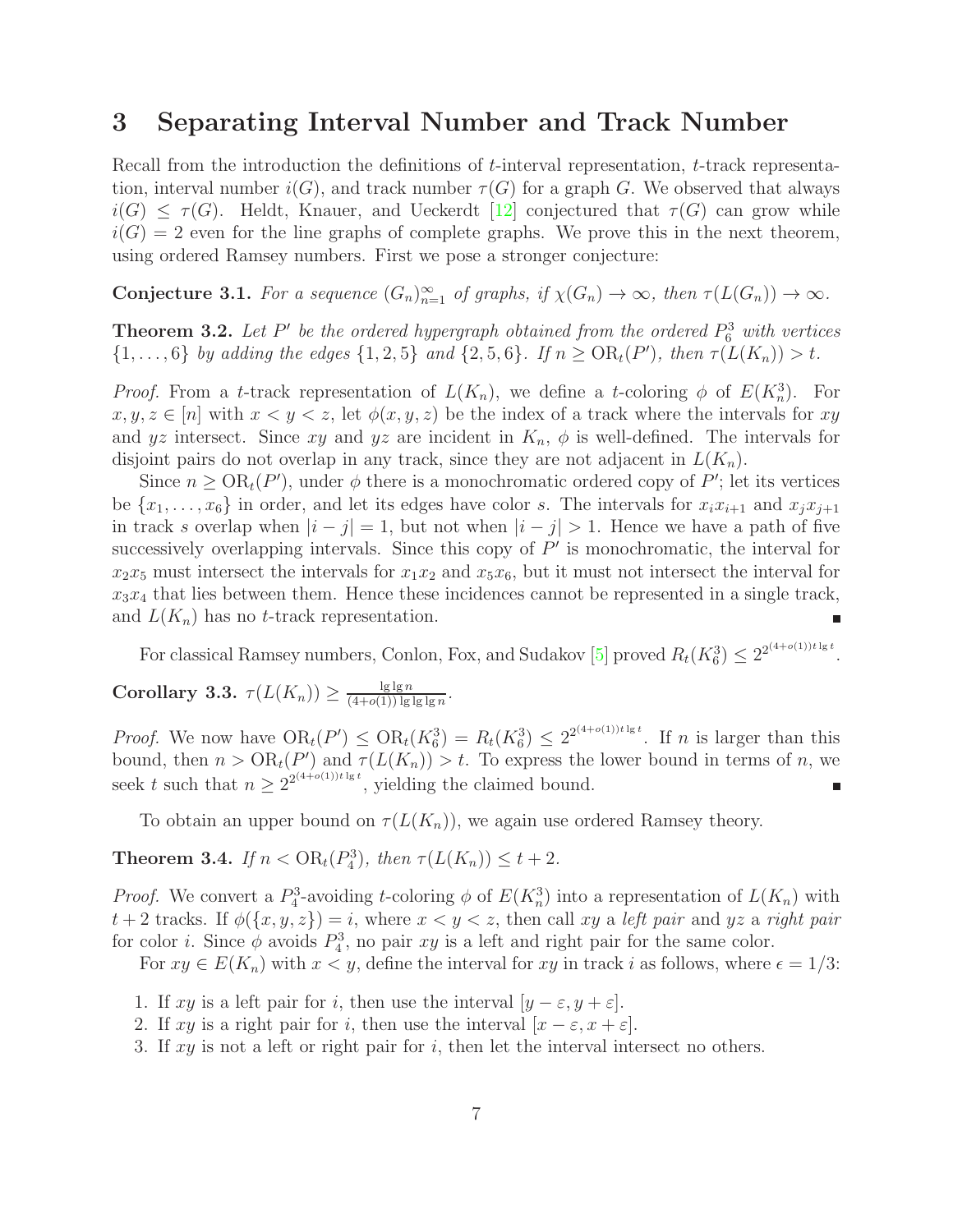An edge in  $L(K_n)$  involves three vertices of  $K_n$ , say  $\{x, y, z\}$  with  $x < y < z$ . The edge  $\{xy, yz\}$  is represented in the track whose index is  $\phi(\{x, y, z\})$ . The edge  $\{xy, xz\}$ is represented in the "left track", where each pair with lower endpoint  $x$  gets the interval  $[x - \varepsilon, x + \varepsilon]$ . The edge  $\{xz, yz\}$  is represented in the "right track", where each pair with higher endpoint z gets the interval  $[z - \varepsilon, z + \varepsilon]$ .

Corollary [3.3](#page-6-1) and the lower bound on  $OR_t(P_4^3)$  (Theorem [1.2\)](#page-1-0) together yield the following: Corollary 3.5.  $\Omega(\frac{\lg \lg n}{\lg \lg \lg n}) \leq \tau(L(K_n)) \leq O(\lg \lg n)$ *.* 

Improvement of the asymptotic upper bound on  $OR_t(P')$  would lead to an improvement of the asymptotic lower bound on  $\tau(L(K_n))$ , the aim being to eliminate the denominator in the lower bound. For  $R_t(K_6^3)$ , the known upper bound is  $2^{2^{(4+o(1))t\lg t}}$ , but the known lower bound is only  $2^{2ct}$ , so the improvement could happen there. Since P' is a proper subhypergraph, improvement is possible without determining  $R_t(K_6^3)$ . Since P' consists of two 3-uniform ordered paths,  $P_6^3$  and  $P_4^3$ , whose first two vertices and last two vertices are identified, finding stronger upper bounds on  $OR_t(P_6^3)$  and  $OR_t(P_4^3)$  may suffice.

#### Acknowledgment

The authors thank Paul Horn and Vojtech Rödl for providing up-to-date information on hypergraph Ramsey numbers, Jacob Fox for pointing out the prior work on ordered Ramsey numbers, and Timothy D. LeSaulnier for contributions to early conversations establishing the unboundedness of  $\tau(L(K_n))$ .

### <span id="page-7-3"></span>References

- <span id="page-7-2"></span>[1] M. Balko and K. Kr´al, Ramsey numbers of ordered graphs, preprint available as arXiv:1310.7208v2.
- [2] M. Baym and D.B. West, Bounds on the k-dimension of products of special posets, Order 30 (2013), 779–796.
- <span id="page-7-0"></span>[3] S. A. Choudum and B. Ponnusamy, Ordered Ramsey numbers, Discrete Mathematics 247 (2002), 79–92.
- <span id="page-7-5"></span><span id="page-7-4"></span>[4] J. Cibulka, P. Gao, M. Krčál, T. Valla, P. Valtr, On the Geometric Ramsey Number of Outerplanar Graphs, preprint available as arXiv:1310.7004.
- [5] D. Conlon, J. Fox, and B. Sudakov, Hypergraph Ramsey numbers, J. Amer. Math. Soc. 23 (2010), 247–266.
- <span id="page-7-1"></span>[6] M. Eliáš and J. Matoušek, Higher-order Erdős-Szekeres theorems,  $Adv. Math. 244$  (2013), 1–15.
- [7] P. Erdős and G. Szekeres, A combinatorial problem in geometry. Compositio Math. 2 (1935), 463–470.